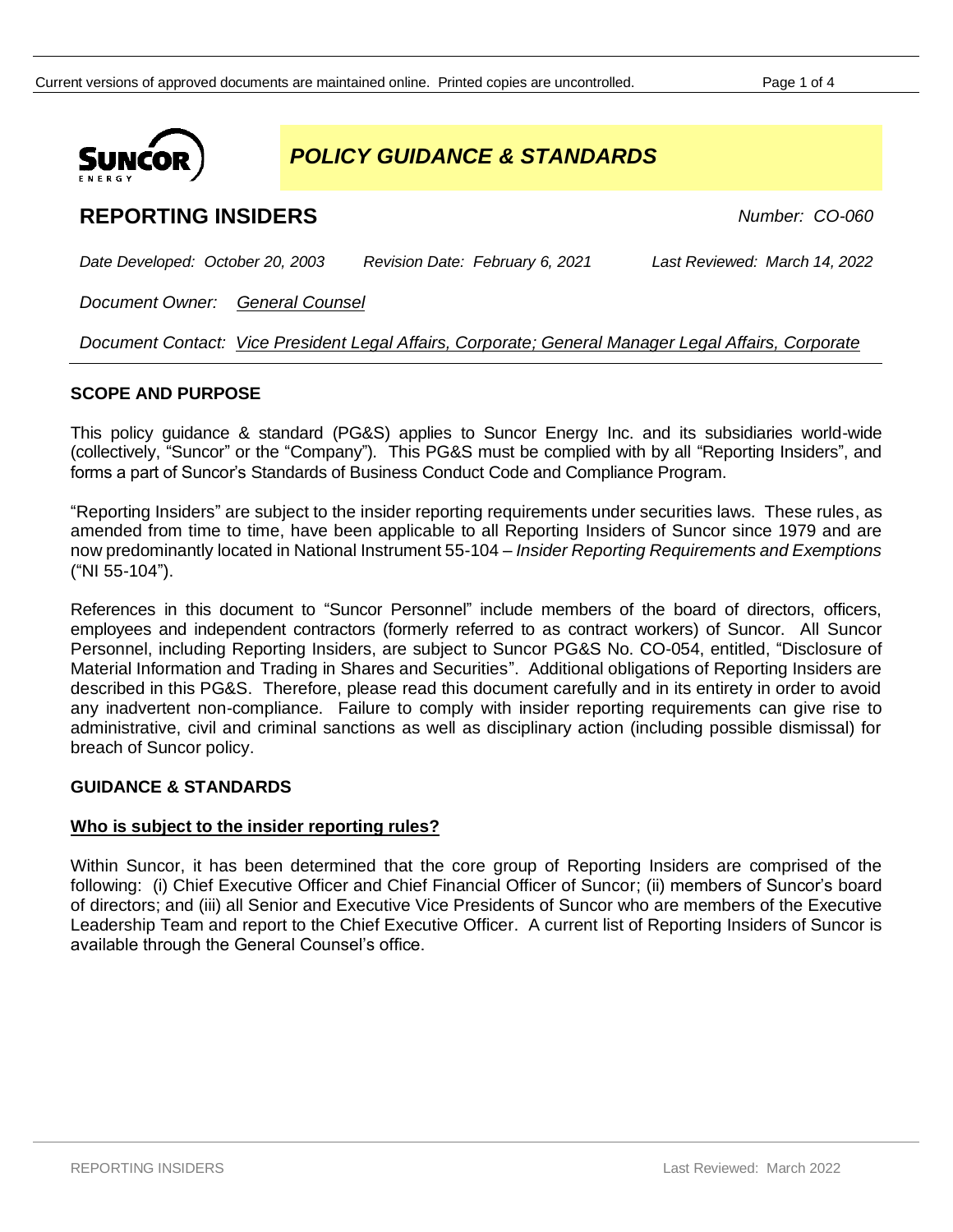#### **What are the insider reporting requirements?**

As a Reporting Insider of Suncor, you are required to disclose your **beneficial ownership**<sup>1</sup> of, or **control or direction**<sup>2</sup> over, whether direct or indirect: (i) Suncor common shares; (ii) public debt instruments issued by Suncor; and (iii) options and stock appreciation rights ("SARs") granted under any one of Suncor's or legacy Petro-Canada's incentive plans. You are also required to disclose your interest in, or right associated with, any restricted share unit ("RSU"), performance share unit ("PSU") or deferred share unit ("DSU") granted under any one of Suncor's or legacy Petro-Canada's incentive plans. For the purposes herein, common shares, public debt instruments, options, SARs, RSUs, PSUs and DSUs issued by Suncor or legacy Petro-Canada shall be referred to as Suncor securities.

**You should contact Corporate Legal immediately if you believe that you own or are considering purchasing any security or financial instrument in Suncor, other than Suncor securities discussed above, or are a party to or are contemplating entering into any agreement that affects your economic exposure to Suncor, as the foregoing are generally prohibited pursuant to the** *Disclosure of Material Information and Trading in Shares and Securities PG&S***.**

There are two types of insider reports - initial reports and ongoing insider reports: (a) **Initial Reports** - must be filed within ten (10) calendar days of the date you first become a Reporting Insider; and (b) **Ongoing Insider Reports** – must be filed within five (5) calendar days when there is **any change** in your ownership of or interest in any Suncor security. This would include any of the following:

- you purchase or dispose of any Suncor common shares under the stock component of the Suncor Savings Plan;
- you are granted or exercise an option to purchase Suncor common shares under any Suncor or legacy Petro-Canada incentive plan, or an option terminates unexercised;
- you are granted, or receive a payout in relation to, DSUs, PSUs, RSUs or SARs;
- you receive a dividend (issued in common shares) on Suncor common shares under Suncor's Dividend Reinvestment Plan (the "DRIP");
- you purchase or sell Suncor common shares or public debt; or
- you change the manner in which you hold Suncor common shares or debt, e.g., you transfer directly-held common shares to a family trust, you transfer common shares for which you have a share certificate (or which is held for safekeeping by your broker) into an RRSP or you request a certificate for common shares held in the stock component of the Suncor Savings Plan.

<sup>1</sup> You beneficially own securities if you are entitled to part or all of the economic benefit of the securities. You are also considered to be the beneficial owner of securities owned by a company you control (which would include ownership of 50% of the voting shares), or by your trustee, legal representative, agent or other intermediary. Changes in beneficial ownership occur at the time that an offer to sell is accepted by the purchaser or the purchaser's agent or an offer to buy is accepted by the vendor or the vendor's agent.

<sup>2</sup> "Control or direction" generally means that you have by contract, operation of law or other express or implied arrangement, the power to make voting or investment decisions or power, alone or with others, in respect of the securities. For example, if you have the discretionary authority over your spouse's brokerage account, you exercise control or direction over securities in that account.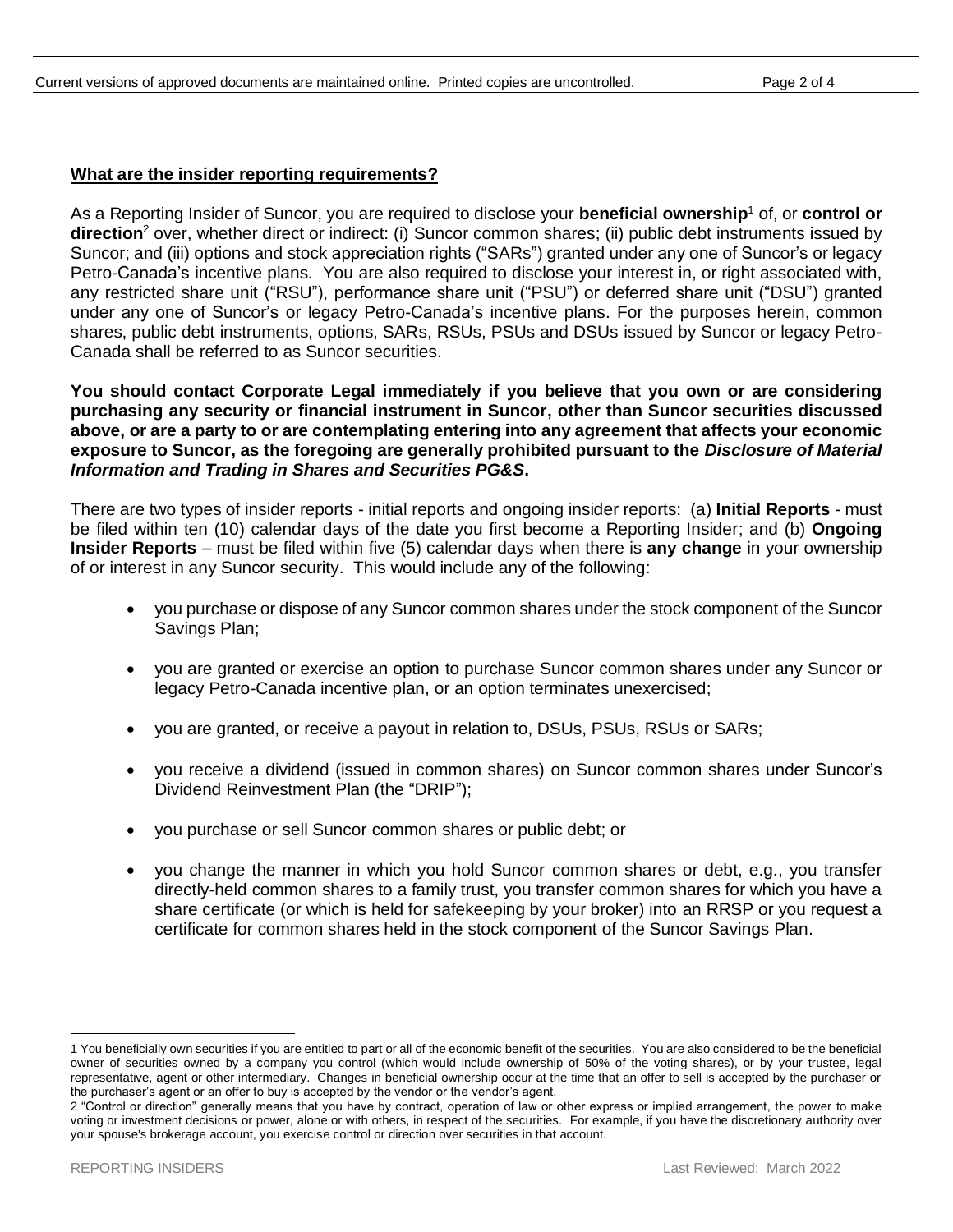## **Subject to certain exemptions, ongoing insider reports must be filed within five (5) calendar days of the change.**

## **Reporting Deferral Exemptions**

NI 55-104 provides for exemptions from the general reporting requirements – effectively postponing the statutory insider reporting obligations, but usually only in respect of Suncor securities **acquired (i.e., it does not postpone the requirement to report dispositions of these securities)**. These exemptions are generally available for acquisitions under an "Automatic securities purchase plan" such as for example the Suncor Savings Plan or the DRIP. If completing your filings, Suncor will rely on an exemption to defer the reporting requirement for filings made in connection with the stock component of the Suncor Savings Plan (unless the filing relates to a lump sum purchase of Suncor common shares made under the Suncor Savings Plan), the DRIP and, in the case of directors, DSUs. If relying on the exemption, an annual report disclosing, on a transaction-by-transaction basis or in an acceptable summary form, must be filed by March 31 of each year in respect of unreported acquisitions under these plans up to an including December 31 of the preceding year.

### **Where must insider reports be filed? Do I have to file a report if I cease to be an insider?**

Insider reports must be filed electronically on the System for Electronic Disclosure for Insiders, or SEDI, located at www.sedi.ca. By filing your insider reports on SEDI you are considered to have filed them with all applicable regulatory authorities in Canada. All Reporting Insiders who cease to be "insiders" for securities law purposes (generally, this will occur when you leave the employ of Suncor or cease to be a director) must file an amendment to their "Insider Profile" on file on the SEDI web site.

#### **Whose responsibility is it to prepare and file insider reports?**

Each Reporting Insider is responsible to ensure that his or her insider reports and "Insider Profile" are properly filed on SEDI on a timely basis and are accurate and complete. Unless otherwise instructed, Corporate Legal will file a Reporting Insider's insider reports for events related to issuances, grants or exercises **(upon applicable notice of exercises in the case of options, SARs or DSUs)** of Suncor securities pursuant to Suncor plans (i.e., options, SARs, DSUs, PSUs, RSUs, the DRIP and the stock component of the Suncor Savings Plan). **For any lump sum purchases made under the Suncor Savings Plan, you must notify Corporate Legal within two days of the purchase.** Corporate Legal will assist Reporting Insiders with filing reports related to Suncor for other events triggering a filing obligation provided they have been notified of the details of the event giving rise to the filing obligation.

**Regardless of whether you file your own reports, or have your reports completed and filed on your behalf by your administrator, by legal counsel or any other person, both the Securities Regulators and Suncor will look to you as having the responsibility for ensuring that insider reports are accurately completed and filed on a timely basis and that your Insider Profile filed under SEDI is also accurate and complete.** If reports are completed by Suncor on your behalf, please review the filing and inform Suncor of any discrepancies in a timely manner to ensure that it is correct. Securities laws impose penalties on individuals who violate insider reporting requirements and your name will be published by securities regulatory authorities upon any violations. Failure to file an insider report, or filing a false or misleading insider report, are offences under applicable securities laws, punishable by a fine of up to \$1 million, imprisonment for up to two (2) years or both. Securities regulatory authorities may also impose sanctions on violators that may include trading bans and other devices to prohibit or restrict violators from participating in the capital markets. The filing of insider reports is carefully monitored and you should not assume that violations, even those that may seem trivial, will be overlooked and hence without consequence.